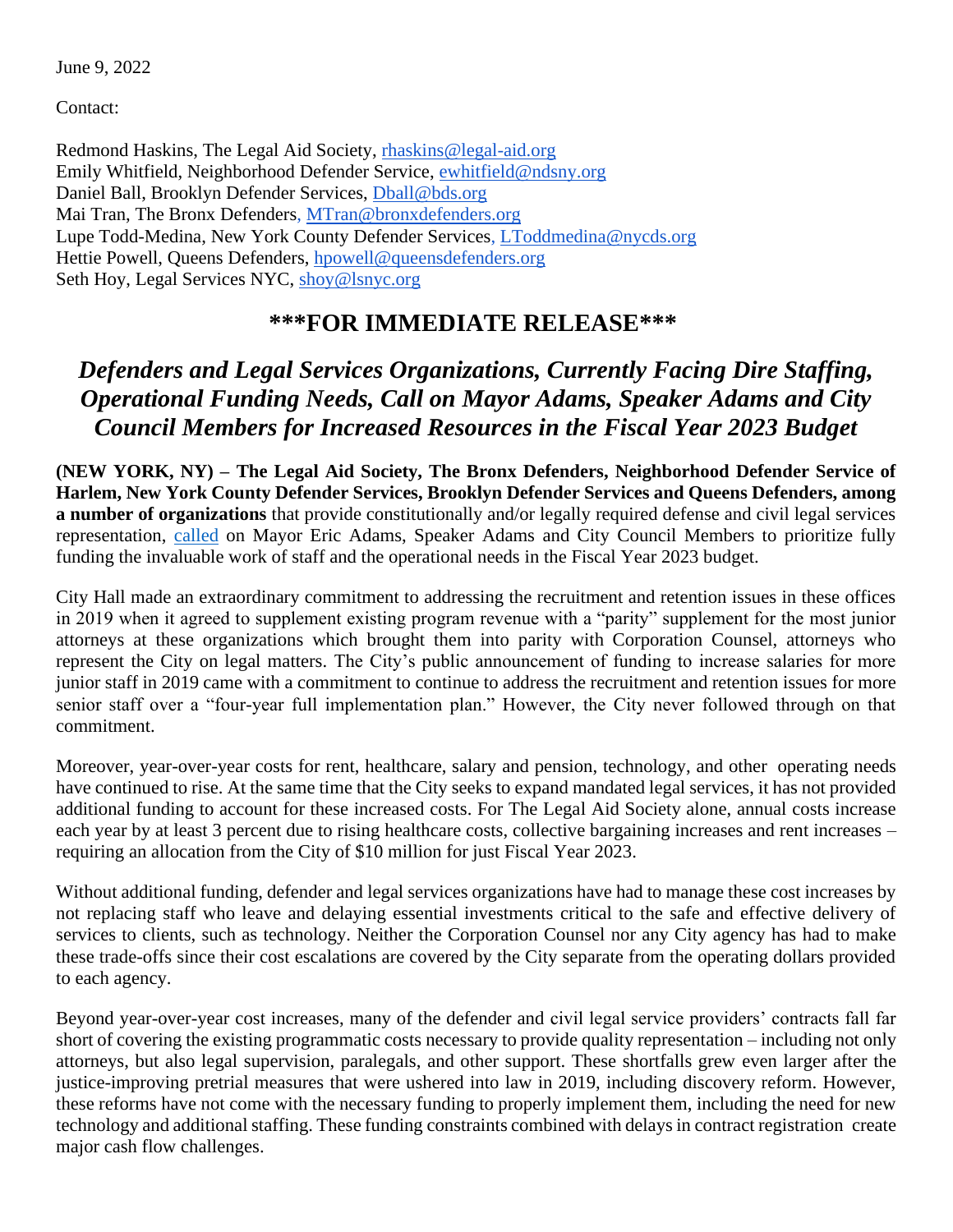This perpetual underfunding has contributed to a significant departure of staff from our organizations and widespread vacancies. According to internal data collected from the above organizations, attrition rates are double digit, and in some cases up to roughly 25 percent, and many have reported increases in attrition of approximately 70 percent to more than 200 percent compared to last year. These defender organizations are on track to lose at least 348 staff for the current fiscal year ending June 30, 2022. And that does not include at least a dozen other civil legal services providers citywide that help with housing, immigration, consumer, employer, and other civil legal services.

Legal Aid alone, which currently employs roughly 2,000 people, has nearly 500 positions that need to be filled across the organization over the coming year, and other providers have identified similar vacancy rates.

The City's rising cost of living, skyrocketing inflation, and burden of student loans will only exacerbate the hiring and retention issues being faced.

"A budget reflects values and priorities, and if City Hall values the critical role public defenders and civil legal services providers play in New York City, any agreed-upon budget must include funding to fully compensate staff and meet the operational demands of these organizations," said **Twyla Carter, Incoming Attorney-In-Chief and CEO of The Legal Aid Society.** "Mayor Adams has talked a lot about how our justice system must fully function, emphasizing the needs of law enforcement, but we are a part of that system too, and when the scales of justice tilt towards one side, people suffer, and those New Yorkers are often some of our most vulnerable neighbors."

"By failing to close the salary gap between City Attorneys and public defenders, the City is essentially putting its thumb on the scales of justice," said **Alice Fontier, Managing Director of Neighborhood Defender Service of Harlem**. "As with so many other budget issues, low-income New Yorkers will bear the brunt of this continued economic shortfall."

"Today, the City is failing the low-income people of the Bronx who rely on the legal and social support services of The Bronx Defenders. Our staff of 400 helps over 20,000 Bronx residents each year and reaches hundreds more through community intake and engagement. Our work has been proven to reduce evictions, incarceration rates, lengths of sentences, deportations and time in foster care," said **Justine Olderman, executive director of The Bronx Defenders.** "But we can't deliver high-quality holistic defense without full funding. The inability to provide our staff with competitive compensation coupled with the chronic underfunding of our work threatens our ability to serve those who need us most. The City must act now to ensure equal access to justice for all New Yorkers."

"All New Yorkers deserve high-quality representation regardless of their ability to pay for an attorney," said **Lisa Schreibersdorf, Executive Director of Brooklyn Defender Services.** "When the city budget underfunds and undervalues these critical services and Constitutionally-guaranteed rights, New Yorkers suffer. New York City must show that it values the work of public defenders fighting tirelessly to guarantee justice for their clients, by closing the pay parity gap and fully funding the staffing and operational needs of legal services organizations."

"Defender organizations play a critical role in ensuring our city's justice system functions and the citizens of New York have equal access to high quality legal representation and crime-reducing community-based programs," said **Hettie Powell, Managing Director of Queens Defenders.** "We encourage the City to demonstrate to its lowestincome citizens that it values their right to legal counsel as much as an over-funded police force and their own attorney staff."